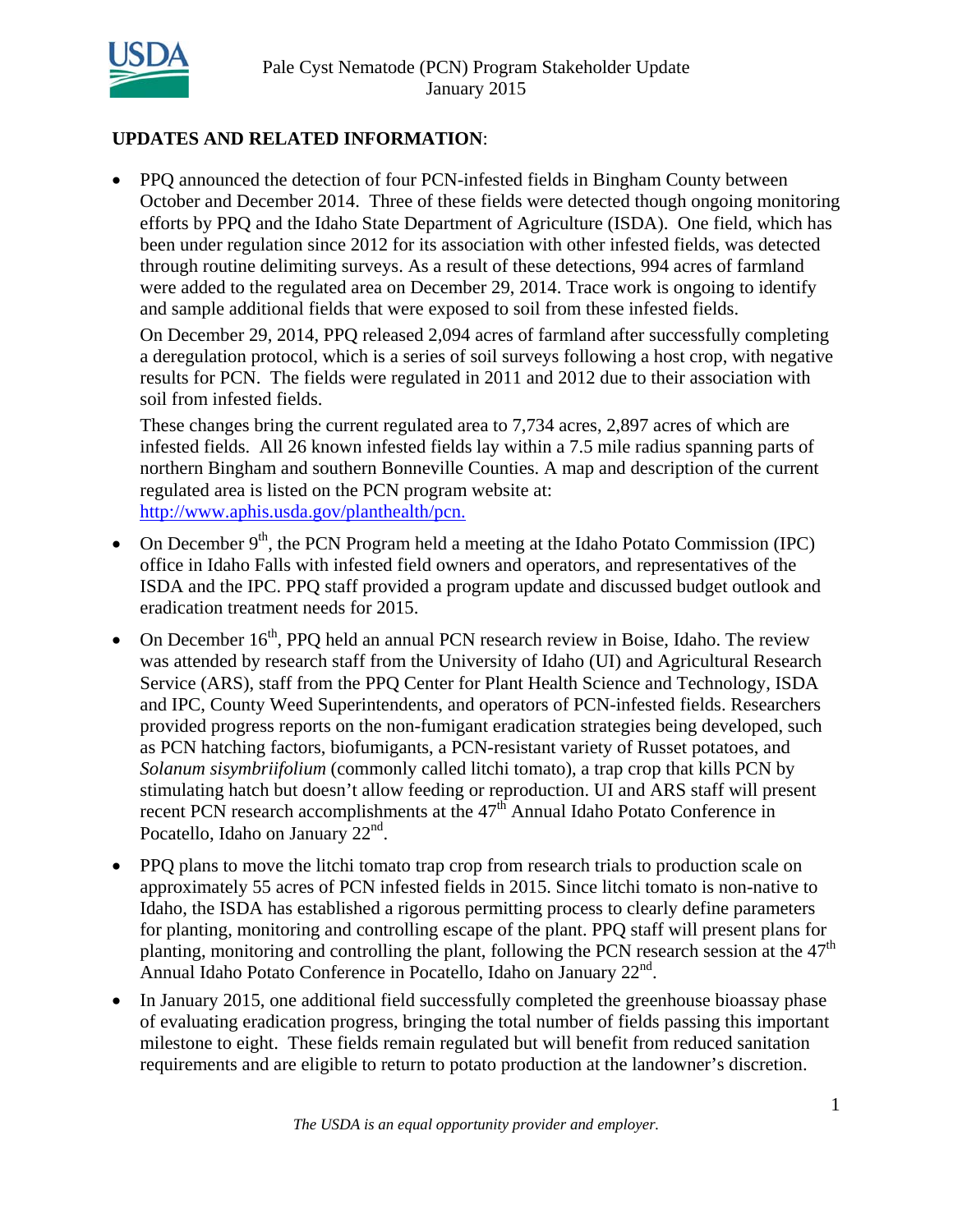Full-field surveys to check for viable PCN will be required following each of the next three potato crops. To date, a total of ten infested fields have triggered the greenhouse bioassay, meaning that viable eggs are no longer detected in cyst samples. Bioassays for two outstanding fields are scheduled to resume in 2015 at the University of Idaho in Moscow.

## **SAMPLING AND LABORATORY INFORMATION**:

- To date, the PCN Program has collected and screened 471,200 soil samples in Idaho to ensure Idaho's freedom from PCN outside of the 26 known infested fields.
- More than 87,000 samples from the eradication fields in have been collected and screened in order to monitor eradication progress and to provide cysts to several institutions for PCN research.
- The PCN laboratory has screened more than 57,300 samples collected in other potatoproducing states. There have been no pale cyst nematode detections in the U.S. outside of Idaho.
- Since its inception, the PCN Program has analyzed the viability of 779 cyst samples collected from infested fields before and after fumigation treatments. The average PCN viability in fields that have been fumigated with methyl bromide at least 2 times has declined by more than 99% since eradication treatments began.
- Since 2009, 82,900 soil samples have been collected and screened in support of the Idaho State Department of Agriculture's (ISDA) post-regulation monitoring survey of fields deregulated by the USDA.

# **PROGRAM CHRONOLOGY**:

## Infested field detections and regulatory response:

On April 19, 2006, officials of USDA's Animal and Plant Health Inspection Service (APHIS) and the Idaho State Department of Agriculture (ISDA) announced the detection of pale cyst nematode (PCN), *Globodera pallida*, a major pest of potato crops. This was the first detection of the pest in the United States. The nematode cysts were detected during a routine survey of tare soil at an ISDA grader facility in eastern Idaho. Subsequent 2006 surveying to determine the possible origin and distribution of the pest in Idaho confirmed seven PCN-positive fields, all located in close proximity, within Bingham and Bonneville Counties, Idaho. In response to the detection, Canada, Mexico and Korea shut off importation of potatoes from Idaho, while Japan cut off importation of potatoes from the entire U.S.

On August 28, 2006, the positive fields and an area surrounding the fields were placed under a Federal Domestic Quarantine Order and parallel State Rule establishing restrictions on planting and interstate/intrastate movement of certain regulated articles from/within Idaho in order to prevent the spread of PCN.

A trace of seed sources for the positive fields did not yield any evidence that seed was the source of infestation. Over 90% of the 2006 Idaho certified seed potato crop was surveyed and found negative for PCN. Other sources of introduction such as imported farm equipment, nursery stock, foreign flower bulbs, and other soil-bearing items were investigated without providing any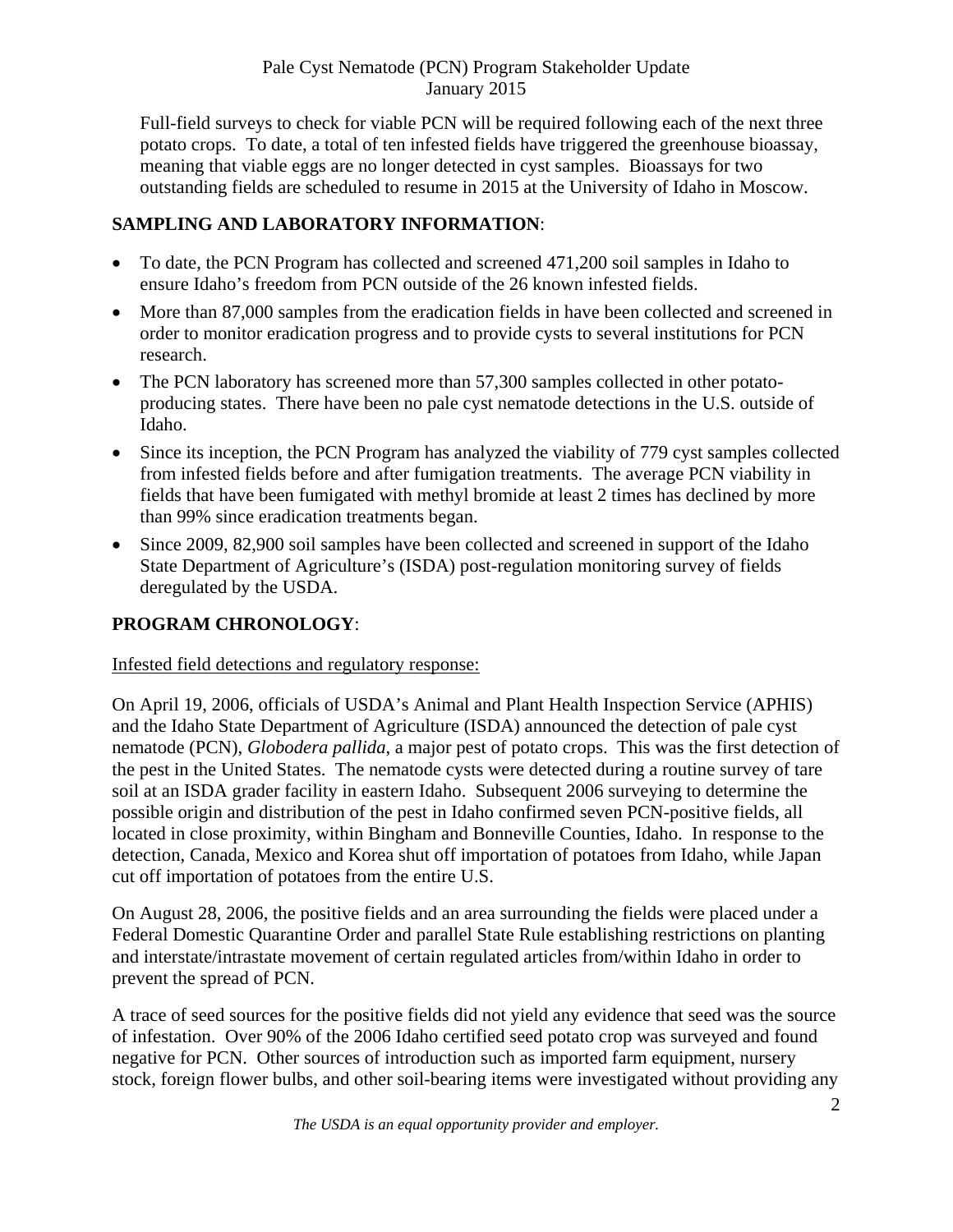#### Pale Cyst Nematode (PCN) Program Stakeholder Update January 2015

leads as to the origin of the infestation. As a result of the extensive surveying, negative test results, and the regulatory actions of USDA and ISDA, Canada, Mexico, and Korea reopened their markets to Idaho potatoes with some restrictions. Japan allows potatoes from the U.S. except for Idaho, provided the product is not from Idaho seed.

On November 1, 2007, a Federal Interim Rule and Idaho State Rule went into effect, providing a framework for continued protection of Idaho and U.S. potato interests. In an effort to provide the best protection possible to the potato production and marketing system, the federal interim rule defined a regulated area in Bingham, Bonneville, and Jefferson Counties based on their associations with infested fields and production of a host crop within the past 10 years. Approximately 15,300 acres were added to the regulated area in response to the publication of the Interim Rule. Approximately 5,700 acres regulated by the Federal Order in August of 2006 were released from regulated status because they had no known association with the infested fields. Additionally, corn and small grain were removed from the list of regulated articles; peas and beans were added to the list of regulated articles.

On November 28, 2007, APHIS confirmed PCN in an additional field in Bingham County, Idaho as a result of continued intensive delimitation sampling. This find represented the  $8<sup>th</sup>$  PCNinfested field found in Idaho. The field had been regulated since August 28, 2006 under the Federal Order, Interim Rule, and Idaho State Rules covering PCN in Idaho. The field is adjacent to two other infested fields. In response to discovering the  $8<sup>th</sup>$  infested field, approximately 267 acres of farmland in parts of Bingham and Bonneville Counties were added to the regulated area. These fields became regulated due to having been farmed by a common operator in the same year as the  $8<sup>th</sup>$  infested field and because they had at least one potato crop in the last ten years.

On December 11, 2008, APHIS confirmed PCN in another field located in Bingham County, Idaho as a result of continued intensive delimitation sampling. This find represented the  $9<sup>th</sup>$ PCN-infested field in the regulated area in Idaho and is in close proximity to the other infested fields. The field has been regulated since August 28, 2006 under the Federal Order, Interim Rule, and Idaho State Rules covering PCN in Idaho. In response to discovering the  $9<sup>th</sup>$  infested field, approximately 4,800 acres of farmland in parts of Bingham and Bonneville Counties were added to the regulated area. These fields became regulated due to having been farmed by a common operator in the same year as the  $9<sup>th</sup>$  infested field and because they had at least one potato crop in the last ten years.

On April 29, 2009, APHIS published a Final Rule for PCN with three changes; 1) referring to the nematode of concern, *Globodera pallida*, by the common name "pale cyst nematode" rather than by the name "potato cyst nematode;" 2) allows the movement of *Phaseolus* species (beans) and *Pisum* species (peas) under the same conditions that apply to the movement of other crops to which soil is often attached; 3) requires that a protocol approved by the Administrator as sufficient to support removal of infested fields from quarantine, rather than a 3-year biosecurity protocol, be completed in order to remove an infested field from quarantine. The change specifying a protocol approved by the Administrator provides an opportunity to amend the requirements for removal of infested fields from quarantine in a more streamlined manner. PCN officials do not anticipate this change will have any negative effect on the quarantine removal program.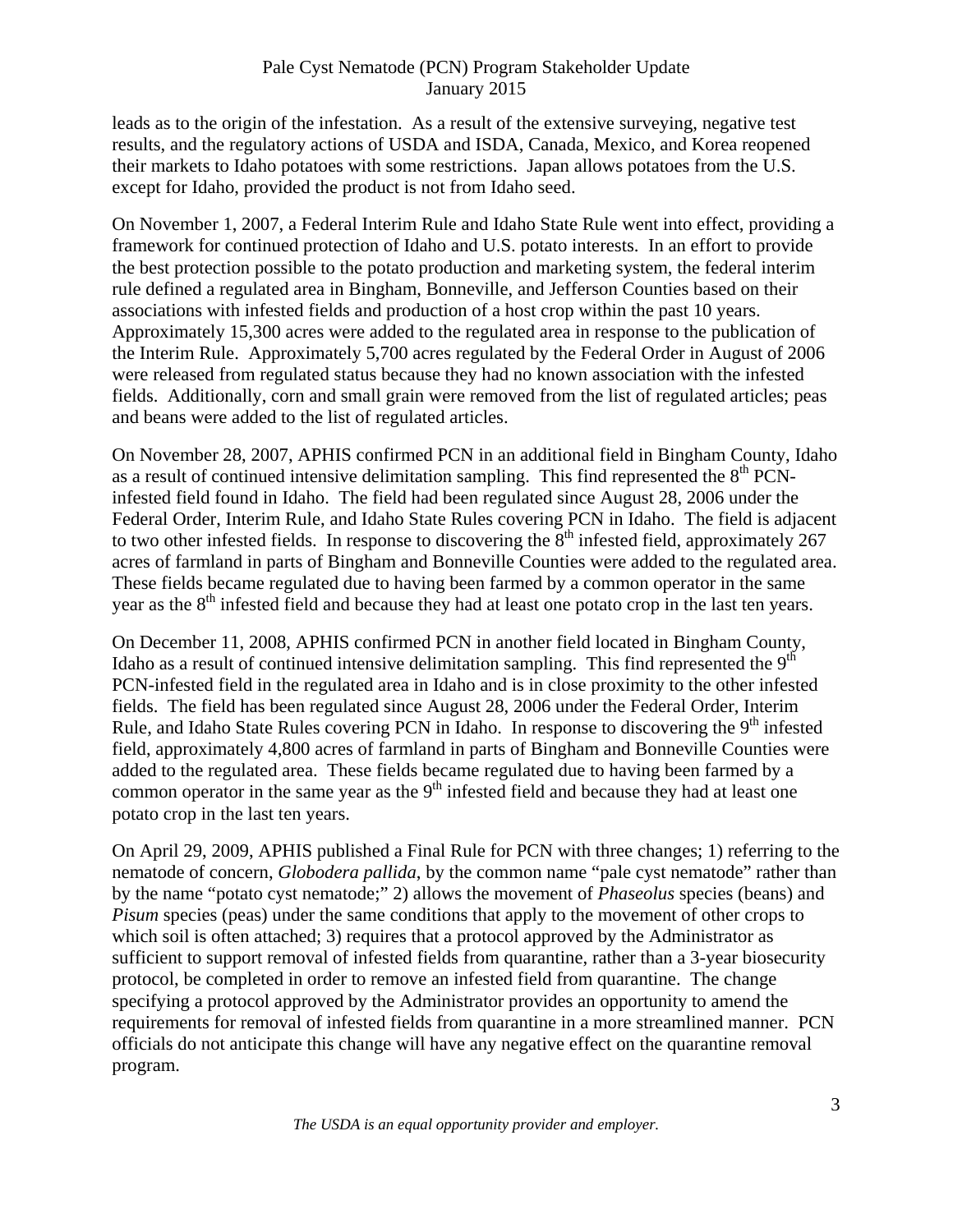#### Pale Cyst Nematode (PCN) Program Stakeholder Update January 2015

On March 18, 2011, APHIS confirmed PCN in an additional field located in Bonneville County. This find represented the  $10<sup>th</sup>$  PCN-infested field in Idaho. The 175-acre field is located about 1.5 miles from the nearest infested field. The detection was made in samples collected in 2010 as part of ongoing cooperative monitoring effort by APHIS and the Idaho State Department of Agriculture (ISDA). In response to the  $10<sup>th</sup>$  field detection, approximately 6,500 acres in Bingham and Bonneville County became regulated due to having been farmed by a common operator in the same year as the  $10<sup>th</sup>$  infested field and because they had at least one potato crop in the last ten years.

PPO confirmed an  $11<sup>th</sup>$  and  $12<sup>th</sup>$  PCN-infested field in Bonneville County, Idaho on August  $17<sup>th</sup>$ , and September  $16<sup>th</sup>$ , 2011, respectively. Prior to their detection, these two fields (150 and 42) acres respectively) were regulated due to their association with one or more infested fields in the past and because they had at least one potato crop in the last 10 years.

PPQ confirmed three new PCN-infested fields (the  $13<sup>th</sup>$ ,  $14<sup>th</sup>$ , and  $15<sup>th</sup>$ ) in February 2012; two located in Bingham County (54 and 120 acres, respectively) and one in Bonneville County (114 acres). These fields were previously regulated due to their association with one or more infested fields in the past and a history of potato production in the last 10 years. Approximately 2,829 acres were added to the regulated area in response to these detections.

PPQ confirmed the  $16<sup>th</sup>$  and  $17<sup>th</sup>$  PCN-infested fields in June 2012 (22 and 130 acres, respectively). Both fields are located in Bingham County and were detected as part of the ongoing cooperative monitoring efforts by ISDA and PPQ.

PPQ confirmed the  $18<sup>th</sup>$  and  $19<sup>th</sup>$  PCN-infested fields in January 2013 (66 and 34 acres, respectively). Both fields are located in Bingham County and had already been under regulation since May 2011 due to their association with one or more infested fields in the past and a history of potato production in the last 10 years.

PPQ confirmed the  $20<sup>th</sup>$  and  $21<sup>st</sup>$  PCN-infested fields in May 2013, (143 and 142 acres, respectively). Both fields are located in Bingham County in close proximity to other infested fields and were found through routine detection surveys.

PPQ confirmed the 22<sup>nd</sup> PCN-infested field in April 2014 (92 acres). The field is located in Bingham County and had been regulated since May 2013 due to its association with other known infested fields. The field was detected through routine delimitation surveys.

PPQ confirmed the 23<sup>rd</sup> PCN-infested field in October 2014 (140 acres). The field, which was associated with another infested field detected in 2006, is located in Bingham County and was detected through ongoing monitoring efforts by PPQ and the ISDA. Trace work is ongoing to identify and sample fields that were exposed to soil from this infested field.

PPO confirmed the  $24<sup>th</sup>$  and  $25<sup>th</sup>$  PCN-infested fields in November 2014 (77 and 140 acres, respectively, in Bingham County). Field #24 was detected through ongoing monitoring efforts by PPQ and the ISDA. Field #25, which had been under regulation since 2012, was detected by routine delimiting surveys. Approximately 994 acres in Bingham and Bonneville County were added to the regulated area in response to these detections.